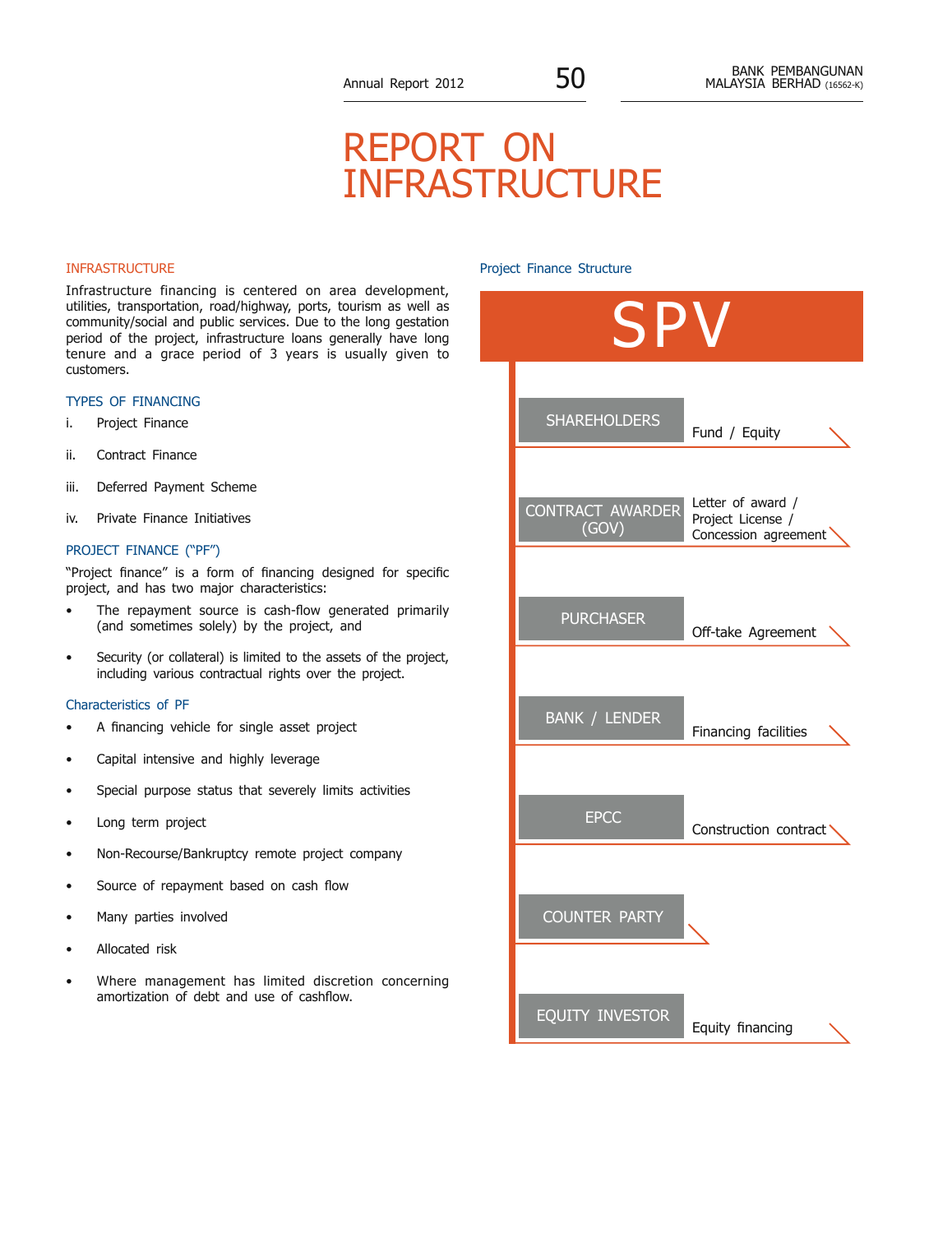# Examples of PF Projects Finance through BPMB

- Rail Project
- Highway Project
- Port Project
- Area Development Project
- Flood Mitigation Project

## Project Background

# Rail Project

The project is the development and operation of Express Rail Link and Commuter Rail Service ("ERLCRS") for a total length of 57 km from Kuala Lumpur Sentral Station ("KLSS") to Kuala Lumpur International Airport ("KLIA") on a privatization basis. Under the Concession Agreement ("CA"), ERL-CRS is privatized for a concession period of 30 years with the option to extend for a further period of 30 years.

# Highway Project

Privatisation of an expressway on build, operate and transfer ("BOT") basis for a concession period of 40 years with a total length of approximately 51.2 km.

# Port Project

Incorporated to undertake and develop an international transhipment container port under a  $30 + 30$  year-concession period ending 23 March 2055. The master plan for the port contains five phases, extending to the year 2020. The total development will embrace a full range of facilities from container to liquid, dry bulk and conventional cargo.

## Area Redevelopment Project

Responsible to plan, design and prepare primary infrastructure for the Cyberjaya Flagship Zone (CFZ). The area covers 7,000 acres of freehold land consisting of four main zones known as enterprise, commercial, institutional and residential. Each zone is fully equipped with a host of intelligent network services and interactive broadband services.

## Flood Mitigation Project

Construction of a 9.7km storm water bypass tunnel to alleviate floods in Kuala Lumpur and a 3km double deck motorway with a 2 lane carriageway within a section of the tunnel, aimed at relieving congestion in the southern gateway to Kuala Lumpur.

# Contract Finance ("CF")

Contract finance is a short to medium term financing offered to contractors, who have been awarded contracts to construct and complete infrastructure projects under progress payment arrangement. Objective of the facilities is to finance the implementation of contract(s) until full completion. The financing mechanism works by way of assigning the contract proceeds from the awarding parties direct to the Bank. Financing is offered on a pre-implementation or post-completion basis, or a combination of both.

Characteristics of CF

- Short to medium term financing of up to maximum 10 years
- Minimum financing amount is RM10.0 million
- Margin of financing
	- Up to 75% 80% of contract value
- Eligibility:-
	- The Applicant
		- \* Main contractor
		- First layer sub-contractor
		- Second layer subcontractor (if subsidiary company of the main contractor is involved)
		- Company that involves in supply, trading and commissioning (for supply)
	- The Contract Awarder
		- Government & Government Link Corporation (GLCs) Projects
			- Federal government
			- State government
		- Commercial Projects
			- Companies with minimum RM60.0 million shareholder's fund
			- Other concessionaires
- Types of Financing
	- Revolving credit
	- Fixed working capital
	- Advance loan
	- Term loan
	- Letter of credit
	- Bank guarantee

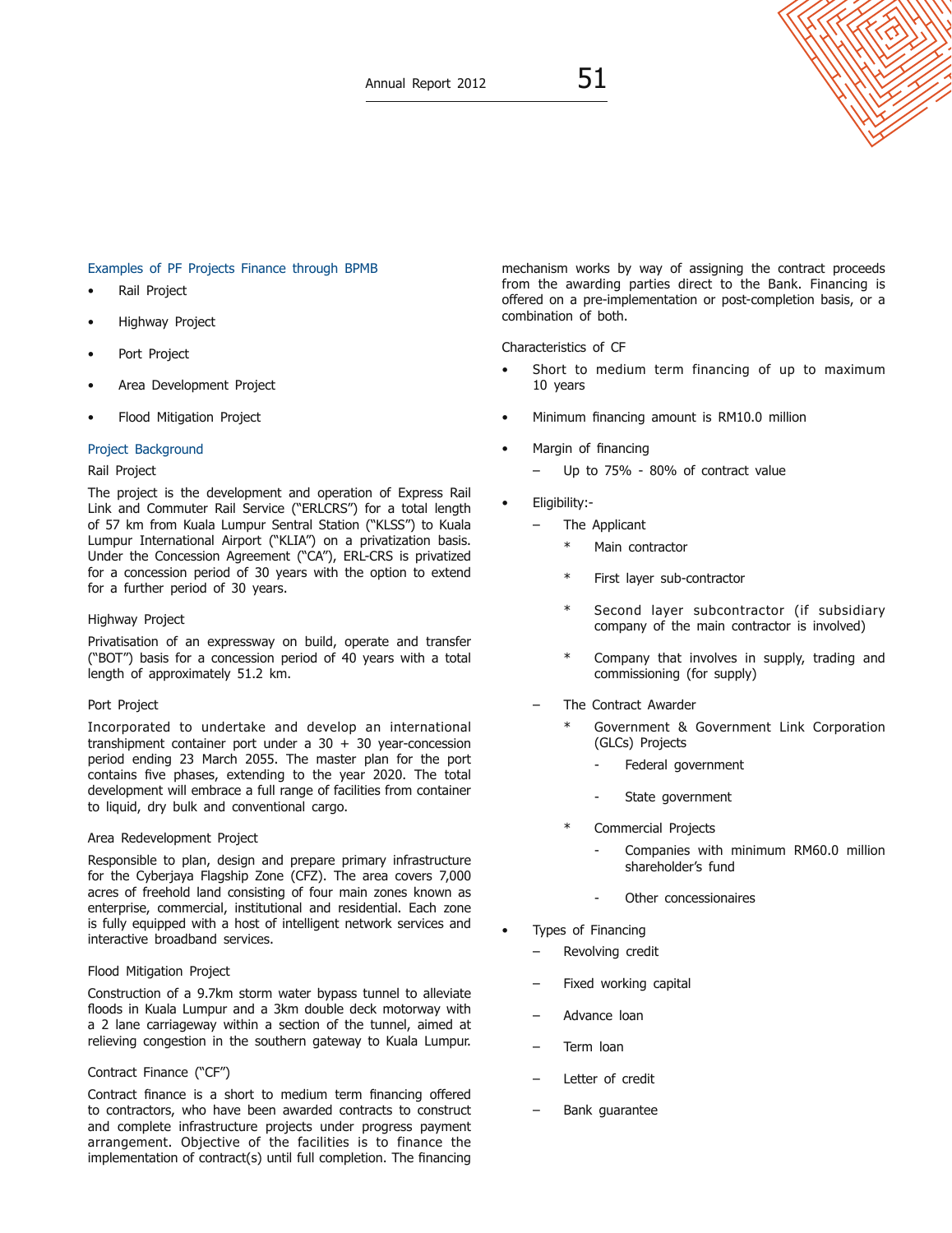#### Deferred Payment Scheme ("DPS")

- On 6 September 2000, BPMB has been appointed by the Government as the sole financier for Deferred Payment projects under Federal Government.
- The objective is to finance infrastructure construction projects awarded by the Federal Government to contractor on deferred payment basis.
- Under the Scheme, the Government will defer the payment to the contractor until the project is fully completed.
- As at to date, a total of 29 projects have been financed by BPMB under the DPS.
- The objective of DPS is to lessen the financial burden of the Government through deferment of the contract payment until the project is fully completed in order to spur the Malaysian economy.
- By structuring the relevant financing package accordingly to match with the completion period of the project.
- All companies that have been awarded construction contract by the Federal Government under the DPS are eligible under the scheme.
- Applicable only for infrastructure projects under the Federal Government.

## Examples of DPS financed through BPMB

- i. Double Tracking Rail Project
- ii. Flood Mitigation Project
- iii. Road Project

#### Project Background

## Double Tracking Rail Project

To undertake the Design, Construction, Completion, Testing, Commissioning and Maintenance of 329 km of the Electrified Double Track Project.

#### Flood Mitigation Project

Contract with the Federal Government of Malaysia to design, construct and complete the Flood Mitigation Project.

#### Road Project

A Special Purpose Vehicle ("SPV") company to undertake a 145 km road construction project.

## Private Finance Initiatives (PFI)

The original motive for the PFI was a combination of public expenditure pressures and procurement problems in the early 1990s. To avoid large borrowing, PFI offers solution by transferring the capital expenditure from public to private sectors or else, the other only alternative would have been to raise taxes.

#### Characteristics of PFI

The private finance initiative (PFI) is one of a range of government policies designed to increase private sector involvement in the provision of public services. A simple understanding of the PFI is that it allows private sector involvement in the public sector particularly in the provision of long term asset-based services.

It is a form of public private partnership (PPP) that marries public procurement programme, and particularly relevant for capital-intensive services. It transforms local authorities from being the owners and operators of assets to the purchasers of services.

The aim of introducing the PFI was to achieve closer partnerships between the public and private sectors at both central government and local authority levels, and to get them involved in the provision of public assets and services.

The involvement of the private sector in more than just the construction phase of a procurement means benefits could be gained from harnessing its expertise, such as improved project cost estimation, whole-offline asset management, risk management and the provision of infrastructure maintenance services.

However, the main benefit expected from PFI is risk transfer, and the incentive for the private sector to supply cost effective and higher quality service on time. In other words, risk and reward go hand in hand. PFI suppliers only start to receive their service payments when a flow of 'services' begins. A continued payment is then linked to specified performance criteria.

#### Two key principles of the PFI:

- To achieve a genuine transfer of risk to the private sector in public procurement project.
- To secure value for money in the use of public resources.

#### Why PFI?

PFI deals offer public sector a structured way in delivering public projects. It is flexible, versatile and most of the time effective although it is not appropriate for every project.

Around the world governments are facing the same dilemma, which is how to meet the rising expectations for better public services (both for social and infrastructure) and at the same time keeping the public expenditure down. It is a dilemma that in the past might have been solved by cutting public spending. Then the PFI emerged to solve the dilemma.